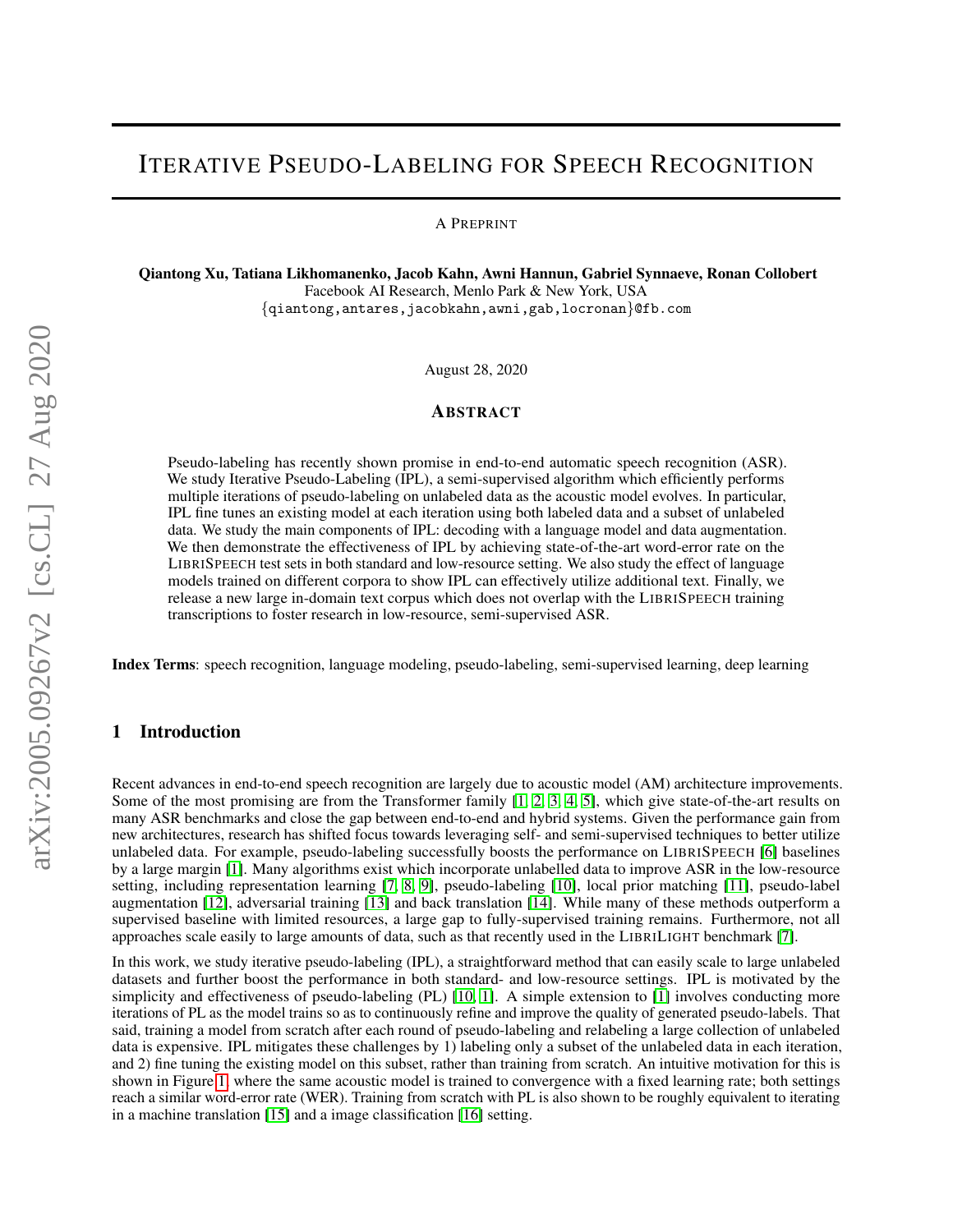

<span id="page-1-0"></span>Figure 1: WER on dev-other for two different strategies of using the unlabeled data. In fine tuning, the model is first trained on train-clean-100 only for 160 epochs and then used to generate pseudo-labels on train-clean-360. Both train-clean-100 and train-clean-360 are then used to fine tune the same model. In "from scratch training", same pseudo-labels on train-clean-360 together with the true labels on train-clean-100 are used to train a new model with the same architecture from scratch.

## 2 Related Work

Semi-supervision in ASR is well-studied [\[17,](#page-7-16) [18,](#page-7-17) [19,](#page-7-18) [20,](#page-7-19) [21,](#page-8-0) [22\]](#page-8-1); our work builds primarily on recent work with end-to-end systems, especially PL [\[10,](#page-7-9) [1\]](#page-7-0). In [\[10\]](#page-7-9), PL is shown to be effective with only 100h of labeled audio. The model uses a sequence-to-sequence loss and requires additional pseudo-label filtering to achieve the best results. To mitigate the instability found in sequence-to-sequence decoding, as in [\[1\]](#page-7-0) all pseudo-labels are generated with models trained with Connectionist Temporal Classification (CTC) loss [\[23\]](#page-8-2). Our work extends [\[1\]](#page-7-0) by conducting more rounds of PL and fine tuning the existing model and demonstrates the effectiveness of the IPL approach in settings with both 960h and 100h of labeled audio. Still other work [\[8\]](#page-7-7) learns discrete audio feature representations directly from the waveform and works quite well with limited data, even in settings with under 100h of labeled audio. In this setting, learned acoustic features are presumably more competitive than an acoustic model trained end-to-end with MFCC or log-mel filterbank features. Other work including [\[11\]](#page-7-10), those with CPC baselines [\[7\]](#page-7-6), and those using adversarial training [\[13\]](#page-7-12) and back-translation-style techniques [\[14\]](#page-7-13) also provide promising end-to-end semi-supervised approaches, but results are not comparable as newer end-to-end approaches outperform these works' baselines.

# 3 Method

In this section, we first introduce the iterative pseudo-labeling algorithm (IPL). We then give theoretical justifications why IPL facilitates effective training. Finally, we perform analysis and experiments on a small-scale labeled dataset.

#### 3.1 Iterative Pseudo-Labeling

Algorithm 1: Iterative pseudo-labeling **Data:** Labeled data  $L = \{x_i, y_i\}_{i=1}^l$ , Unlabeled data  $U = \{x'_j\}_{j=1}^u$ **Result:** Acoustic model  $p_\theta$ Initialize  $p_\theta$  by training on only labeled data L; repeat 1. Draw a subset of unpaired data  $\tilde{U} \in U$ ; 2. Apply  $p_\theta$  and decoding with LM to the subset  $\tilde{U}$  to generate  $\hat{U} = \{(x, \hat{y}) | x \in \tilde{U}\}\;$ ; 3. Fine tune  $p_{\theta}$  on  $L \cup U$  with data augmentation; until *convergence or maximum iterations are reached*;

<span id="page-1-1"></span>As listed in Algorithm [1,](#page-1-1) IPL utilizes both labeled and unlabeled data as in the conventional semi-supervised learning. The model minimizes the following loss function:

<span id="page-1-3"></span><span id="page-1-2"></span>
$$
\mathcal{L} = \mathcal{L}_L + \lambda \mathcal{L}_U \tag{1}
$$

where  $\mathcal{L}_L$  and  $\mathcal{L}_U$  denote the parts of the loss function on labeled and unlabeled data accordingly:

$$
\mathcal{L}_L = -\mathbb{E}_{\mathbf{x}, \mathbf{y} \sim p(\mathbf{x}, \mathbf{y})} \log(p_\theta(\mathbf{y}|\mathbf{x})) \tag{2}
$$

$$
\mathcal{L}_U = -\mathbb{E}_{\mathbf{x} \sim p(\mathbf{x})} \mathbb{E}_{\hat{\mathbf{y}} \sim p_\theta(\mathbf{y}|\mathbf{x})} \log(p_\theta(\hat{\mathbf{y}}|\mathbf{x})).
$$
\n(3)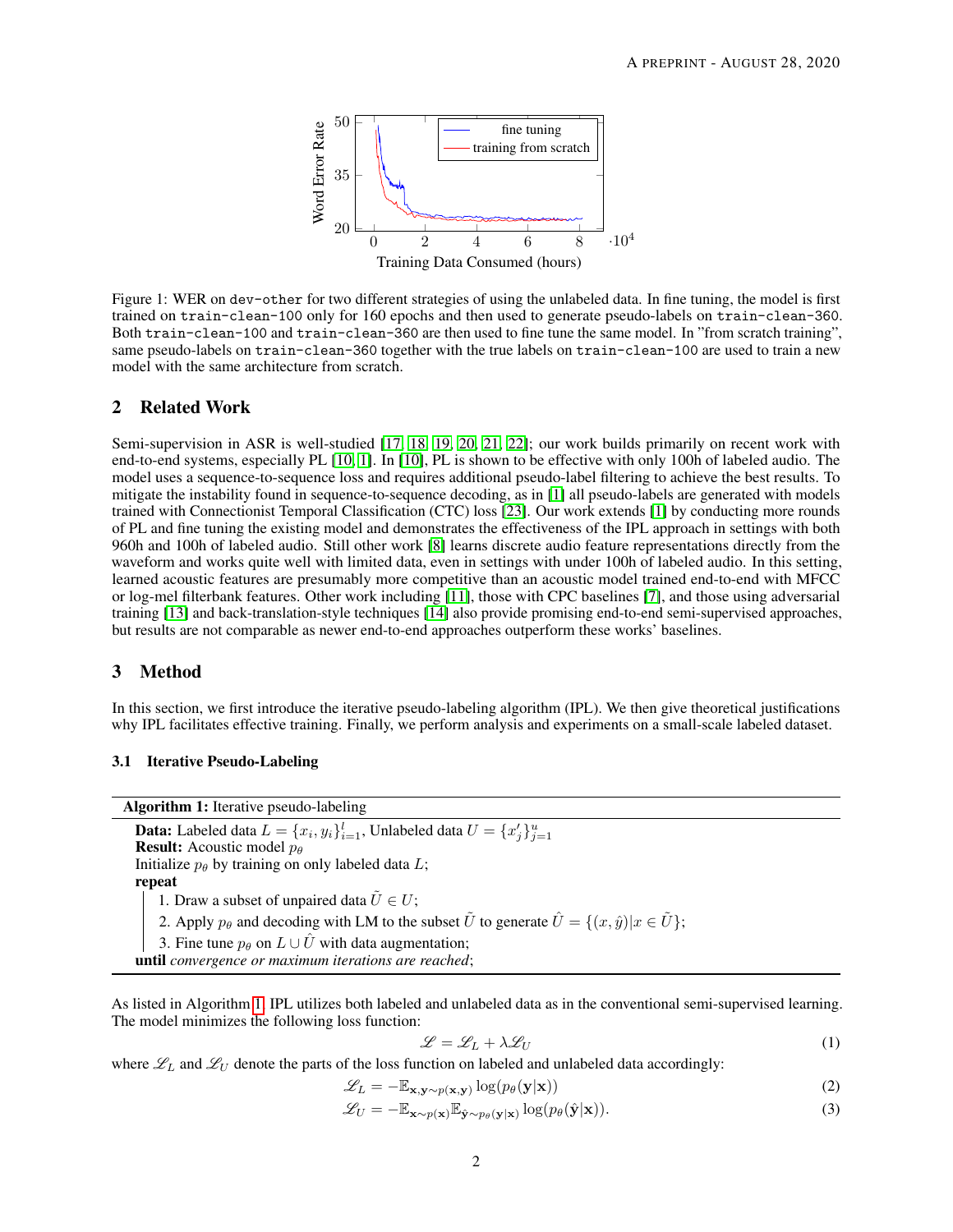

Figure 2: WER on dev-other with different IPL training strategies. Beam-search (BS) decoding is performed with an 4-gram LM.

Note that in ASR, instead of sampling from  $p_{\theta}(\mathbf{y}|\mathbf{x})$ , the transcriptions as well as the pseudo-labels are usually selected from the greedy path:

<span id="page-2-0"></span>
$$
\hat{\mathbf{y}} = \underset{\mathbf{y}}{\operatorname{argmax}} \ p_{\theta}(\mathbf{y}|\mathbf{x}).\tag{4}
$$

#### <span id="page-2-1"></span>3.2 Avoidance of Local Minima

As discussed in [\[15\]](#page-7-14), one bane of loss [\(1\)](#page-1-2) optimization in fine tuning is that it tends to get stuck at a local minima after each round of training with existing pseudo-labels; the conditional log likelihood [\(3\)](#page-1-3) is already maximized when  $p_\theta(\mathbf{y}|\mathbf{x})$  matches the underlying data distribution  $p_{\theta^*}(\mathbf{y}|\mathbf{x})$ , so that  $\nabla_\theta \mathscr{L}|_{\theta=\theta*}=0$ . The IPL algorithm has two distinct components: one with respect to the target  $(y)$  and the other with respect to the data  $(x)$ , that we found to be effective to overcome this behaviour.

#### 3.2.1 External Language Model

In modern ASR systems, in addition to the acoustic model  $p_{\theta}$ , a decoding procedure (typically either WFST-based [\[24\]](#page-8-3) or beam-search-based (BS) [\[25,](#page-8-4) [26\]](#page-8-5) as well as lattice/beam rescoring) is always used to integrate an external language model (LM). Thus, instead of using the greedy path [\(4\)](#page-2-0) as transcriptions, we consider:

$$
\hat{\mathbf{y}}' = \underset{\mathbf{y}}{\operatorname{argmax}} \log p_{\theta}(\mathbf{y}|\mathbf{x}) + \alpha \log p_{LM}(\mathbf{y}) + \beta |\mathbf{y}|,\tag{5}
$$

where  $\alpha$  and  $\beta$  are hyper-parameters [\[1\]](#page-7-0) usually optimized on validation set. This differs  $\hat{y}'$  from  $\hat{y}$  by introducing extra LM knowledge into transcriptions so that the learned weights  $\theta$  are no longer optimal given the new labels  $\hat{y}'$ , and the model will keep training with  $\nabla_{\theta} \mathscr{L}|_{\theta \neq \theta*} \neq 0$ . This is also observed in machine translation [\[15\]](#page-7-14), where the gain from using greedy-path decoding is limited in self-training with PL.

#### 3.2.2 Data Augmentation

With respect to data, when data augmentation is introduced, the log likelihood the model optimizes also changes. We can rewrite [\(3\)](#page-1-3) as

$$
\mathcal{L}_U = -\mathbb{E}_{\mathbf{x} \sim p(\mathbf{x}), \mathbf{x}' \sim q(\mathbf{x}'|\mathbf{x})} \mathbb{E}_{\hat{\mathbf{y}} \sim p_\theta(\mathbf{y}|\mathbf{x})} \log(p_\theta(\hat{\mathbf{y}}|\mathbf{x}')) \tag{6}
$$

where  $q(\cdot)$  is the data augmentation function, which is SpecAugment [\[27\]](#page-8-6) in our experiments. The model weights optimized before could be no longer optimal given the new augmented input; the model keeps updating with  $\nabla_{\theta} \mathscr{L}|_{\theta \neq \theta^*} \neq 0$ .

#### 3.2.3 Empirical Study

We use train-clean-100 and train-clean-360 in LIBRISPEECH as labeled and unlabeled training data and dev-other as a validation set. The AMs detailed in Section [4.5,](#page-5-0) are first trained on labeled data for 100 epochs ( $\approx 10^4$ ) hours) and then continue with IPL. Pseudo-labeling is performed every 10 epochs with all unlabeled data without down-sampling. The learning rate is fixed throughout training for a fair comparison. As shown in Figure [7,](#page-10-0) if both data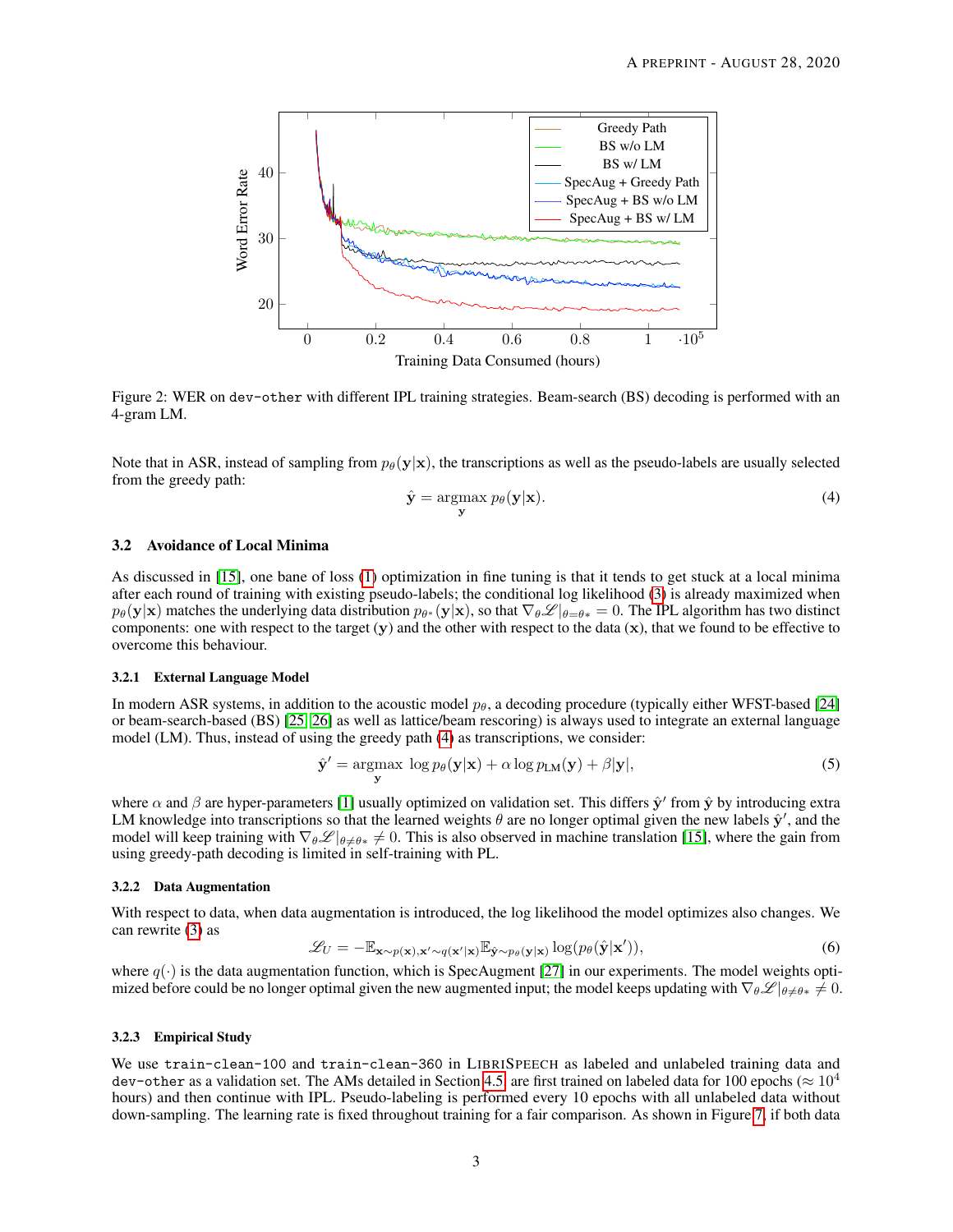

<span id="page-3-0"></span>Figure 3: WER on dev-other with different amount of unlabeled data used in each iteration of IPL training (data augmentation and BS decoding with 4-gram LM are applied).

augmentation and LM decoding are used, there is a dramatic WER drop when unlabeled data is first in use, and the WER keeps decreasing as IPL progresses. If either data augmentation or LM decoding is removed, convergence degrades noticeably. Further, if both are removed, adding unlabeled data provides no benefit to IPL, which is in consistent with hitting local minima. One should note that the model is not fully converged at epoch 100; the WER continues decreasing. The contribution of the beam search alone is also limited.

#### <span id="page-3-1"></span>3.3 Dataset Distribution Approximation

Usually, unlabeled dataset U is much larger than the labeled one  $L$ ; it is very time-consuming to label the entire U in each round of PL. If only insufficient data is selected in each round, however, the  $p(x)$  in [\(3\)](#page-1-3) will be poorly estimated, which will increase the chance of model overfitting. To balance the trade-off between the accuracy of  $p(x)$ approximation and the PL efficiency, with the same setup as in Section [3.2,](#page-2-1) we conduct an empirical ablation where the PL is performed only on a randomly sampled subset of  $U$ . Note that we treat samples from  $L$  and  $U$  equally following [\[1\]](#page-7-0), so that the  $\lambda$  in [\(1\)](#page-1-2) is implicitly set to  $|U|/|L|$ , the ratio between the number of samples in the two sets.

As shown in Figure [3,](#page-3-0) even though there is an up to 5-time gap in  $\lambda$ , using 20% to 40% of U can reach the same WER as using 100%. This motivates us to 1) pay less attention to  $\lambda$  tuning and (2) down sample U in PL, so as to perform more rounds of PL in total to better utilize large unlabeled set. On the other hand, using only  $10\%$  from U significantly hurts the convergence, which shows the importance of  $p(x)$  approximation and sets up a lower bound of down-sample rate.

## 4 Experiments

#### 4.1 Audio Data

Audio data for our experiments comes from two sources: LIBRISPEECH, containing 960h of audio and paired transcriptions, and audio from LIBRIVOX (54K hours of audio) extracted following [\[7\]](#page-7-6). Three setups of labeled data are used: 1) full LIBRISPEECH (960h), 2) train-clean-100 subset (100h) from LIBRISPEECH and 3) the 10-hour training subset from LIBRISPEECH prepared in [\[7\]](#page-7-6), LibriLight-10. We use the standard development (for all hyper-parameters optimization) and test (for final evaluation only) sets from LIBRISPEECH.

#### 4.2 Gutenberg Text Corpus

As discussed in [\[10\]](#page-7-9), it is important to remove components of the LM training corpus that overlap with unlabeled audio to ensure the LM has no information about ground truth transcriptions from the unlabeled audio. We study the contribution of the LM to IPL and conduct rigorous experiments when a subset of LIBRISPEECH is used as unlabeled audio. For LM training, we prepare a larger in-domain text corpus using books from Project Gutenberg [\[28\]](#page-8-7). To prepare the corpus, we first start with a large subset of English books from Project Gutenberg (which includes some of the 14.5k books present in the LIBRISPEECH LM corpus [\[6\]](#page-7-5) with 0.8B words) and filter out all books present in LIBRIVOX audio data. We perform the same procedure as in [\[1\]](#page-7-0) along with a manual matching step to find exact or similar titles (after normalization) in LIBRIVOX ( $\alpha$ ,  $\beta$  are the same as in [\[1\]](#page-7-0)), filtering out the resulting books. Similarly, we remove from the corpus books present in the LIBRISPEECH validation and test sets. The resulting filtered corpus is normalized in the same way as in [\[1\]](#page-7-0) which mimics the normalization in the LIBRISPEECH corpus, but has additional mappings of some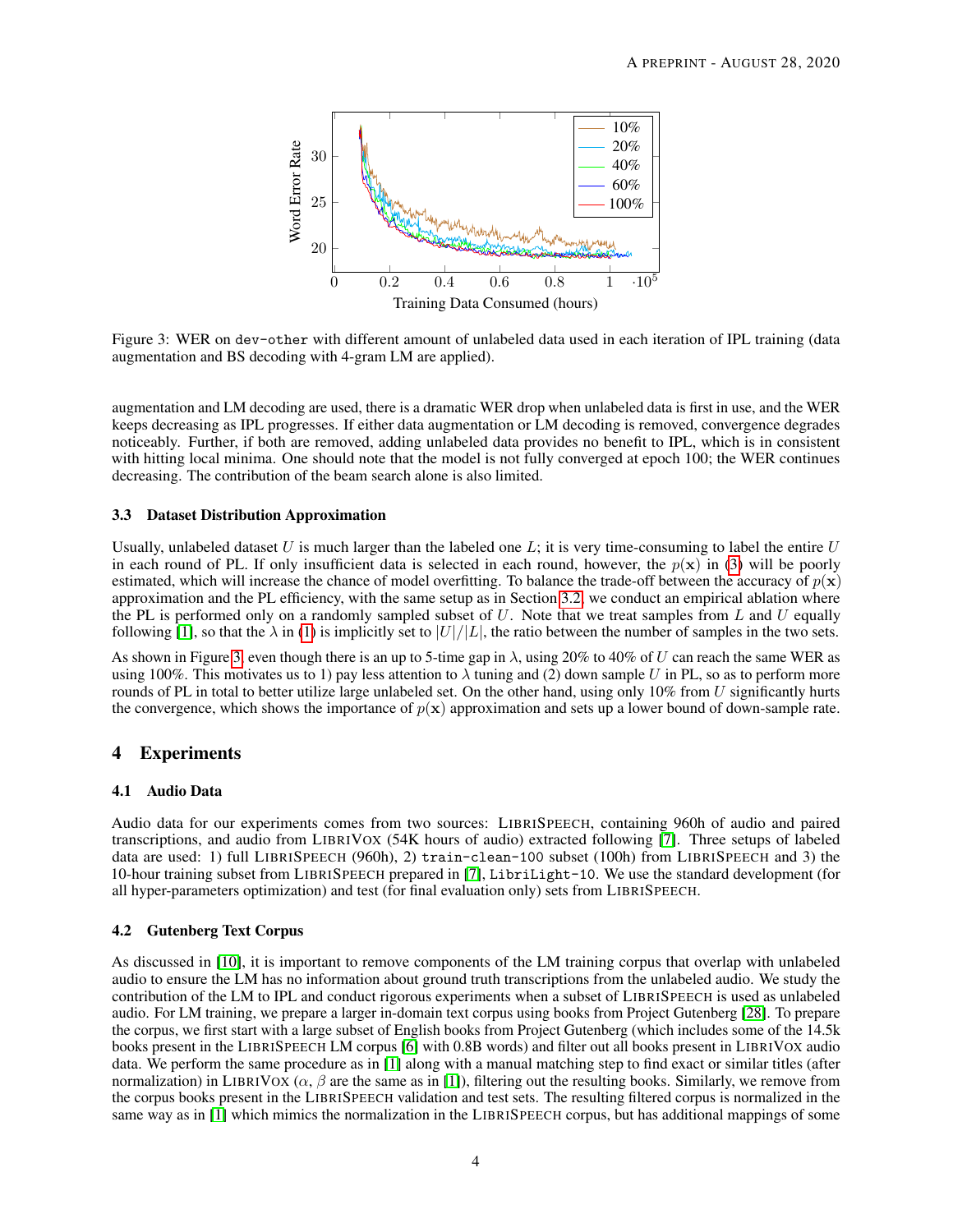abbreviations and does not split text mid-sentence. We denote this final corpus as  $GB \setminus LV$  (2.16B words from 34k books). Further, with the same procedure, we filter out books containing LIBRISPEECH training transcriptions (960h) and form a new corpus denoted as  $GB \setminus LV \setminus LS$  (2.11B words from 33.4k books).

## 4.3 Models

#### 4.3.1 Acoustic Model

We use the best-performing Transformer architecture on LIBRISPEECH and LIBRIVOX with 322M parameters from [\[1\]](#page-7-0) in our experiments. In particular, there is a convolutional front-end containing 6 layers of 1-D convolutions with kernel-width 3 followed by 36 4-head Transformer blocks [\[29\]](#page-8-8) with self-attention dimension  $D_{tr} = 768$ . The 2nd, 4th and the final convolutions in the front-end have stride 2, so the overall sub-sampling rate of the model is 8. The AMs take 80-channel log-mel filterbanks as input and are trained end-to-end with CTC loss.

#### 4.3.2 Language Model

For fair comparison with existing works, IPL experiments in Table [2](#page-5-0) use BS decoding with the 4-gram LM (200k top words) used in [\[1\]](#page-7-0), which is trained on the official LIBRISPEECH LM corpus with transcriptions in LIBRIVOX excluded, denoted as  $LS \setminus LV$ . The same LM is used for the final beam-search decoding of trained models. Also we are using Transfomer LM from [\[1\]](#page-7-0) for the final beams rescoring. For IPL experiments, where beam rescoring is used for PL generation in addition to the n-gram BS decoding, transfomer LM (with the same architecture as transformer LM from [\[1\]](#page-7-0)) is trained on  $LS \setminus LV$ . As an ablation study, we train 5-gram LMs on  $GB \setminus LV \setminus LS$  and  $GB \setminus LV$  with top 200k words in each and without pruning using the KenLM toolkit [\[30\]](#page-8-9). The LMs perplexities are listed in Table [1.](#page-4-0)

<span id="page-4-0"></span>Table 1: Perplexities of language models.

| Data      |        |       |       | $LS \setminus LV$ $GB \setminus LV \setminus LS$ $GB \setminus LV$ Transf. $LS \setminus LV$ Transf. |      |
|-----------|--------|-------|-------|------------------------------------------------------------------------------------------------------|------|
| dev-clean | -161.7 | 101.6 | 99.7  | 58.3                                                                                                 | 48.2 |
| dev-other | 152.5  | 112.9 | 110.5 | 59.3                                                                                                 | 50.2 |

## 4.4 Model Training

We use word pieces (WP) [\[31\]](#page-8-10) as modeling units in our experiments. Following [\[1\]](#page-7-0), we use the same 10k WP estimated from the training transcriptions, if full LIBRISPEECH training set is used. If train-clean-100 is in use, we switch to the 5k WP estimated on train-clean-100 transcriptions as in [\[11\]](#page-7-10). We use a lexicon, including words only in training and validation sets, to limit the search space of the BS decoding in IPL. For LibriLight-10 setup, the same units and lexicon as train-clean-100 are used.

Dropout [\[32\]](#page-8-11) and layer drop [\[33\]](#page-8-12) are tuned and used to regularize each model. For models that either use LibriLight-10 as labeled data or trained without LIBRIVOX, we set both dropout and layer drop to 0.3; for models trained on LIBRIVOX, layer drop is set to 0.2 while dropout is 0.2 and 0.15 for models using 100 and 960 hours labeled data, respectively. All models are trained on 64 GPUs with a batch size of 4 per GPU if using LIBRIVOX and 6 otherwise. We use the Adagrad [\[34\]](#page-8-13) optimizer; the learning rate is initialized to 0.03 and is never decreased for models trained on LIBRIVOX but is halved once at epoch 800 for LIBRISPEECH-only models.

In terms of IPL training, we implemented the automated pipeline in wav2letter++ [\[25\]](#page-8-4). For models trained with LIBRIVOX data, we use only BS with *n-grams* LM in decoding; while for models trained on LIBRISPEECH only, we apply two stage decoding in PL generating: 1) BS decoding with *n-grams* LM and 2) beam rescoring with Transformer LM. We use random search with 256 jobs to optimize the hyper-parameters in decoding [\[26\]](#page-8-5) on dev-other and use the optimal values in the subsequent pseudo-labeling. As mentioned in Section [3.3,](#page-3-1) we only select 20% to 40% of the data in each round of PL if LIBRIVOX is the unlabeled dataset. Otherwise, if the rest of LIBRISPEECH is the unlabeled set, the entire unlabeled set is pseudo-labeled. Pseudo-labels are regenerated every 10 epochs. Note that there is no filtering applied to the pseudo-labels generated, i.e. the whole unlabeled set will be used in training.

## 4.5 Results

In this section we compare our results with other recent work in semi-supervised learning. All results are listed in Table [2.](#page-5-0) Given LibriLight-10 as labeled data, our method reaches 26.02% and 19.92% on test-other with the full LIBRISPEECH or LIBRIVOX as unlabeled data, respectively; while with train-clean-100, we further get 8.95%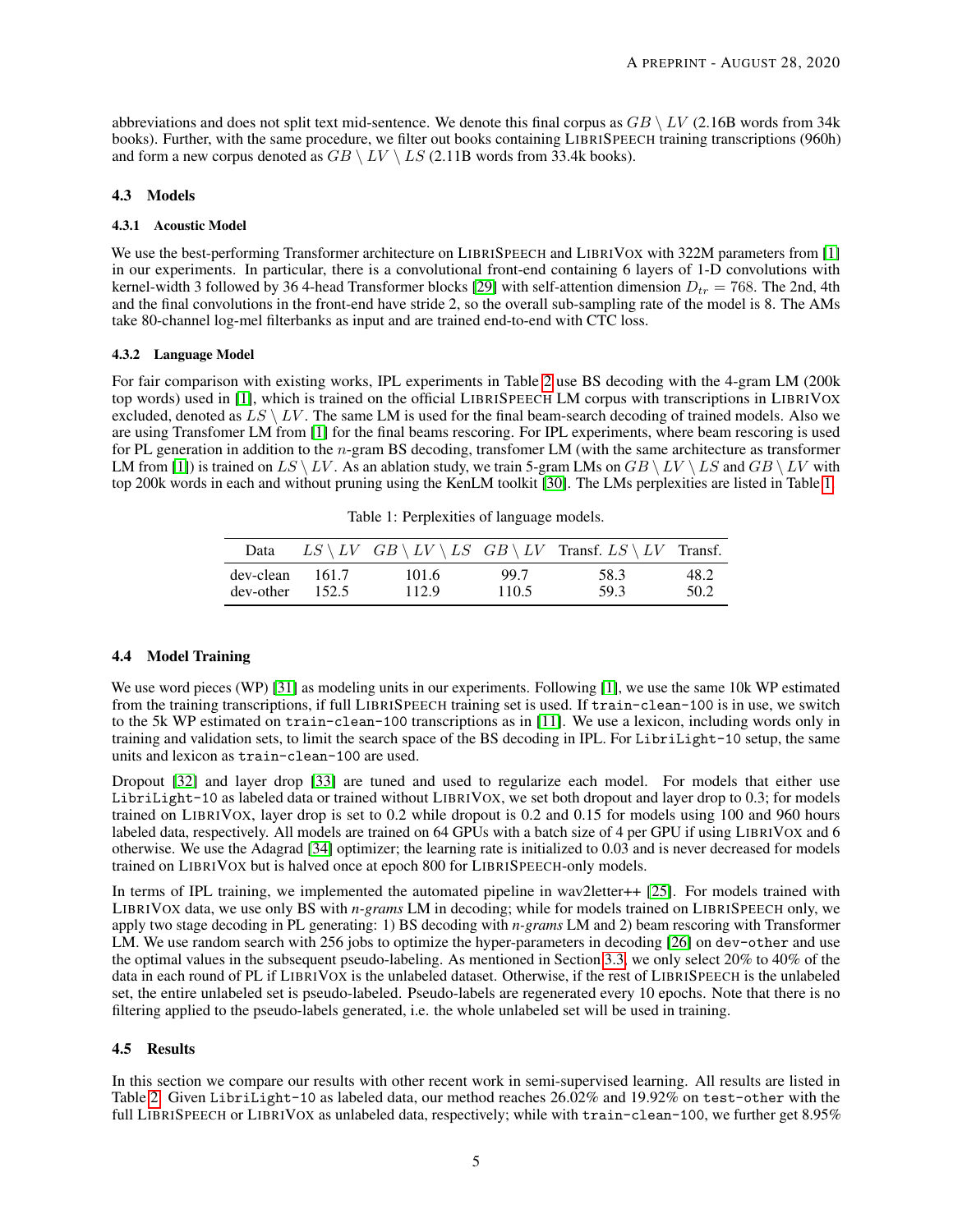<span id="page-5-0"></span>Table 2: Comparison of WER with other semi-supervised methods on LIBRISPEECH (LS) and LIBRIVOX (LV) data. The beam-search decoding with 4-gram  $LS \setminus LV$  LM is used in IPL training for pseudo-labels generation (for models used LIBRISPEECH as unlabeled data beam rescoring with transformer  $\overline{LS} \setminus \overline{LV}$  LM is applied for pseudo-labels generation). LM column refers either to the greedy path ("-") or to the final decoding and rescoring ("\*") with external LMs.

| Method                            | Data (hours)         |                                    | LM                                 | Dev WER |                          | <b>Test WER</b> |       |
|-----------------------------------|----------------------|------------------------------------|------------------------------------|---------|--------------------------|-----------------|-------|
|                                   | Labeled              | Unlabeled                          |                                    | clean   | other                    | clean           | other |
| Semi-supervision with PL [10]     | $LS-100$             | $LS-360$                           | <b>GCNN</b>                        | 5.37    | 22.13                    | 5.93            | 24.07 |
| Local Prior Matching [11]         | $LS-100$             | $LS-860$                           | <b>GCNN</b>                        | 4.87    | 13.84                    | 4.88            | 15.28 |
| DeCoAR <sup>[9]</sup>             | $LS-100$             | LS-860                             | 4-gram                             | ۰       | $\overline{\phantom{a}}$ | 4.74            | 12.20 |
| $vq$ -wav2vec + BERT [8]          | $LS-100$             | LS-860                             | 4-gram                             | 4.0     | 10.9                     | 4.5             | 12.1  |
| Semi-supervision with PL, CTC [1] | $LS-960$             | $LV-54K$                           | $GCNN + Transf.*$                  | 2.01    | 3.95                     | 2.31            | 4.54  |
| Semi-supervision with PL, S2S [1] |                      |                                    | $GCNN WP + Transf.*$               | 2.00    | 3.65                     | 2.09            | 4.11  |
|                                   | $LL-10$              | LS-960                             |                                    | 23.84   | 25.70                    | 24.58           | 26.44 |
|                                   |                      |                                    | $4\text{-gram} + \text{Transf.}^*$ | 23.51   | 25.48                    | 24.37           | 26.02 |
|                                   |                      | $LV-54K$                           |                                    | 19.76   | 21.67                    | 20.63           | 22.38 |
|                                   |                      |                                    | $4\text{-gram} + \text{Transf.}^*$ | 17.00   | 19.34                    | 18.03           | 19.92 |
| Ours, IPL                         | $LS-100$             | $LS-860$                           |                                    | 5.41    | 9.32                     | 5.95            | 10.28 |
|                                   |                      |                                    | $4\text{-gram} + \text{Transf.}^*$ | 4.98    | 7.97                     | 5.59            | 8.95  |
|                                   |                      | $LV-54K$                           |                                    | 4.35    | 7.90                     | 5.07            | 8.84  |
|                                   |                      |                                    | $4\text{-gram} + \text{Transf.}^*$ | 3.19    | 6.14                     | 3.72            | 7.11  |
|                                   |                      |                                    |                                    | 2.05    | 4.12                     | 2.21            | 4.71  |
|                                   | $LS-960$<br>$LV-54K$ | $4\text{-gram} + \text{Transf.}^*$ | 1.85                               | 3.26    | 2.10                     | 4.01            |       |

and 7.11% on test-other with the rest of LIBRISPEECH or LIBRIVOX as unlabeled data, respectively. If all of LIBRISPEECH is used as labeled data, we achieve 4.01% on test-other. Our result achieves a clear state-of-the-art in all the three semi-supervised learning setups.<sup>[1](#page-5-1)</sup> The final decoding and rescoring strategies are the same as in [\[1\]](#page-7-0).

#### 4.6 Analysis

#### 4.6.1 Effectiveness

We conduct 3 rounds of pseudo-labeling on the entire unlabeled set and retraining a new AM from scratch. All the models in this section are trained with *n-grams* BS decoding in pseudo-labeling. As shown in Table [3,](#page-5-2) WER on dev-other decreases with better PL generated, but the marginal gain diminishes as iterations continue. IPL, however, clearly outperforms the 3 rounds PL baseline, indicating it is effective to accumulate gains through training with more (up to 80) rounds of PL updates.

<span id="page-5-2"></span>Table 3: WER of greedy path on dev-other for IPL and training from scratch for multiple rounds. 4-gram  $LS \setminus LV$ LM is used for pseudo-labels generation.

| Data     | # Rounds of PL    | IPL                   |             |       |       |
|----------|-------------------|-----------------------|-------------|-------|-------|
|          | Labeled Unlabeled | $\theta$              |             |       |       |
| LS-100   | LS-860            | 27.76 17.1 15.8 15.09 |             |       | 10.69 |
| $LS-100$ | $LS + LV$         | 27.76 16.3 12.9       |             | 10.95 | 790   |
| LS-960   | <b>IV-54K</b>     |                       | 731 500 469 | 4.57  | 4.12  |

<span id="page-5-1"></span><sup>&</sup>lt;sup>1</sup>The results of this work were first published in May 2020 and the works that we are comparing to here are selected by then. Comparison with the latest methods is shown in Appendix.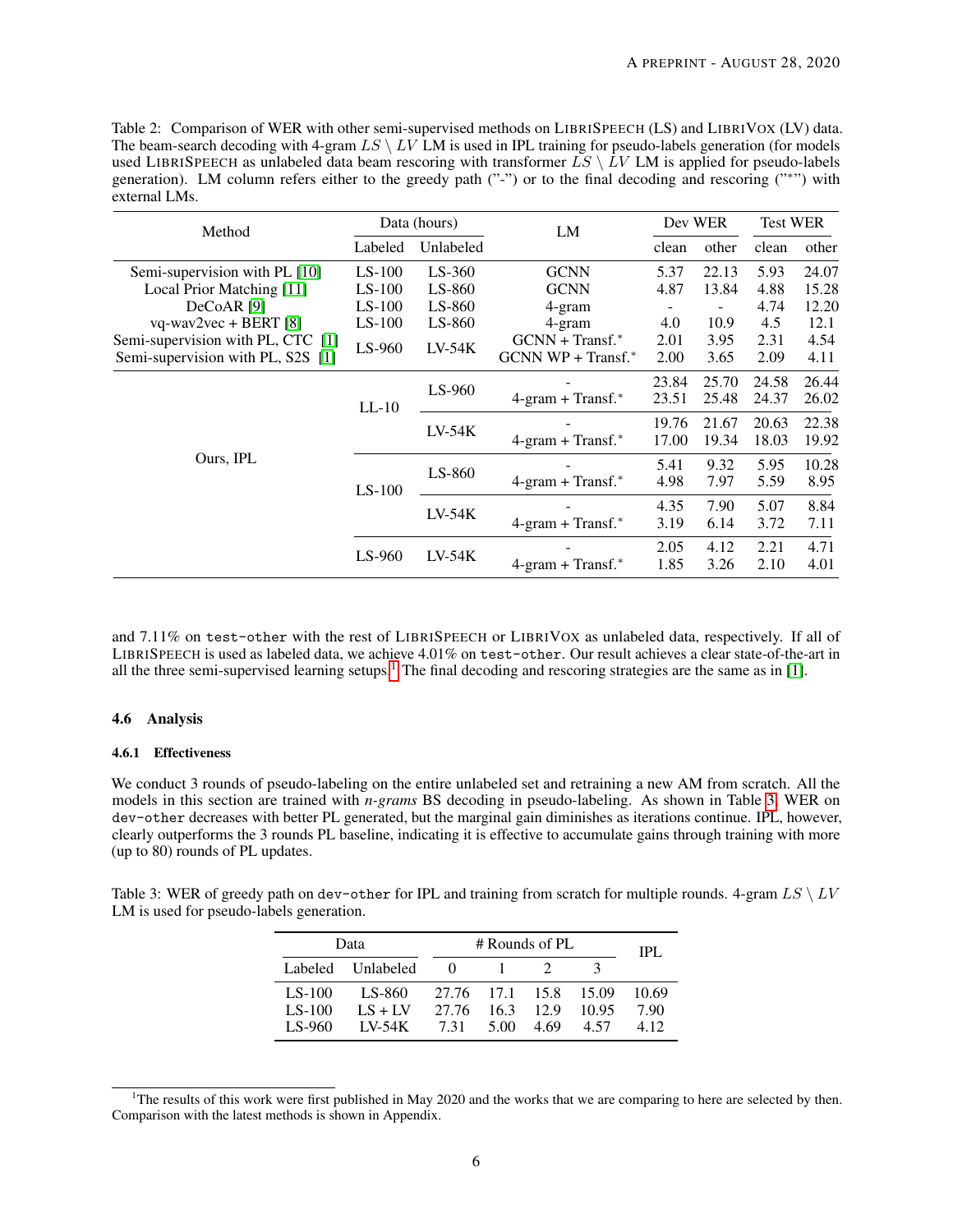## 4.6.2 Efficiency

Given the same amount of time for 3 rounds of PL training in Table [3](#page-5-2) to finish, which is 4, 11 and 17 days from top to bottom, IPL achieves WER 10.69%, 8.50% and 4.14%, respectively. To achieve the same WER after round 3, however, IPL takes only 0.7, 3.3 and 8 days. This efficiency derives directly from the two proposed changes in IPL: 1) fine tuning the existing model with new labels to save computation in re-bootstrapping and 2) down sampling the unlabeled set to shorten the PL time, i.e. 20% down-sample rate leads to 5 time speed up in labeling.

# 4.6.3 LM Study

Comparison of IPL with different LMs is shown in Table [4](#page-6-0) with LMs perplexity in Table [1.](#page-4-0) All the models in this section are trained with *n-grams* BS decoding in pseudo-labeling. Given a better LM, IPL better transfers LM knowledge into AM and achieves better performance. IPL can thus effectively leverage large amount of unpaired text, in addition to unpaired audio. However, although the difference in perplexity between the  $GB \setminus LV$  and  $GB \setminus LV \setminus LS$  LMs is small, there is still a large gap in WER. This is because the LM implicitly leaks the labels of unlabeled audio. Fortunately, comparing WER between  $LS \setminus LV$  and  $GB \setminus LV \setminus LS$ , when the transcription leaking is completely removed, it is still possible to reach similar (or even better) WER by utilizing more in-domain text.

<span id="page-6-0"></span>Table 4: IPL training with different LMs in BS decoding. WER on dev-other (test-other) is reported for the greedy path (top), an extra BS decoding with the same *n-grams* LM used in IPL training (middle) and Transformer LM rescoring (bottom).

| Decoding | Data                             |                                 | Language Model                            |                                 |                                           |  |
|----------|----------------------------------|---------------------------------|-------------------------------------------|---------------------------------|-------------------------------------------|--|
|          | Labeled                          | Unlabeled                       | $LS\backslash LV$                         | $GB\backslash LV\backslash LS$  | $GB \backslash LV$                        |  |
| None     | $LS-100$<br>$LS-100$<br>$LS-960$ | LS-860<br>$LS + LV$<br>$LV-54K$ | 10.69 (11.48)<br>7.90(8.84)<br>4.12(4.71) | 10.80(11.61)<br>7.21(8.28)<br>- | 10.19 (11.09)<br>6.82(7.89)<br>4.02(4.42) |  |
| 4-gram   | $LS-100$<br>$LS-100$<br>$LS-960$ | LS-860<br>$LS + LV$<br>$LV-54K$ | 10.05 (10.90)<br>7.21(8.19)<br>3.67(4.33) | 9.82(10.49)<br>6.70(7.74)       | 9.09(9.82)<br>6.15(7.35)<br>3.65(4.10)    |  |
| Trans.   | $LS-100$<br>$LS-100$<br>$LS-960$ | LS-860<br>$LS + LV$<br>$LV-54K$ | 8.72(9.51)<br>6.14(7.11)<br>3.26(4.01)    | 8.90 (9.67)<br>5.96(6.99)       | 8.25(9.11)<br>5.56(6.71)<br>3.42(3.83)    |  |

## 4.6.4 Decoding Parameters Mismatch

As shown in Table [4,](#page-6-0) there is still an observable improvement in WER across greedy path and the BS decoding with *n-grams* LM. One inhibitor to transferring LM knowledge into the AM is a mismatch in decoding parameters: the parameters optimized on dev-other may not be optimal for decoding unlabeled audio. Thus, in the final stage of IPL training, the marginal WER improvement on dev-other is not reflected similarly on the one on unlabeled audio, so as to prevent the AM from improving.

# 5 Conclusion

We have shown that iterative pseudo-labeling can give superior results in both standard and low-resource settings and provides an efficient algorithm with which to train as compared to conventional pseudo-labeling approaches. Iterative pseudo-labeling benefits from beam-search decoding with a language model and data augmentation along with dataset sub-sampling which also improves efficiency. With our Transformer acoustic model, IPL achieves the state-of-the art results on LIBRISPEECH test sets.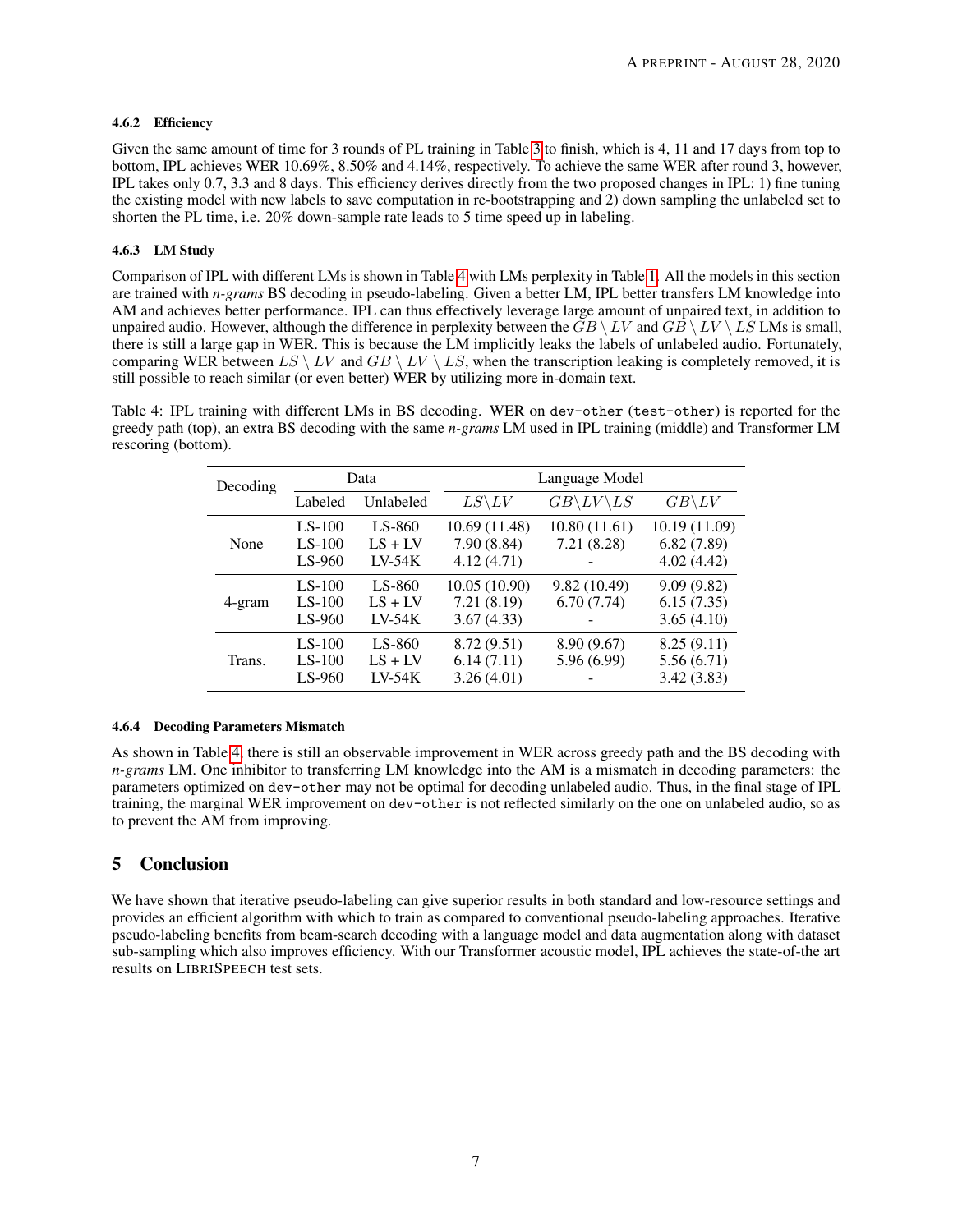# References

- <span id="page-7-0"></span>[1] G. Synnaeve, Q. Xu, J. Kahn, T. Likhomanenko, E. Grave, V. Pratap, A. Sriram, V. Liptchinsky, and R. Collobert, "End-to-end asr: from supervised to semi-supervised learning with modern architectures," *arXiv preprint [arXiv:1911.08460](http://arxiv.org/abs/1911.08460)*, 2019.
- <span id="page-7-1"></span>[2] A. Mohamed, D. Okhonko, and L. Zettlemoyer, "Transformers with convolutional context for asr," *arXiv preprint [arXiv:1904.11660](http://arxiv.org/abs/1904.11660)*, 2019.
- <span id="page-7-2"></span>[3] S. Karita, N. Chen, T. Hayashi, T. Hori, H. Inaguma, Z. Jiang, M. Someki, N. E. Y. Soplin, R. Yamamoto, X. Wang *et al.*, "A comparative study on transformer vs rnn in speech applications," in *2019 IEEE Automatic Speech Recognition and Understanding Workshop (ASRU)*. IEEE, 2019, pp. 449–456.
- <span id="page-7-3"></span>[4] K. J. Han, R. Prieto, and T. Ma, "State-of-the-art speech recognition using multi-stream self-attention with dilated 1d convolutions," in *2019 IEEE Automatic Speech Recognition and Understanding Workshop (ASRU)*. IEEE, 2019, pp. 54–61.
- <span id="page-7-4"></span>[5] Y. Wang, A. Mohamed, D. Le, C. Liu, A. Xiao, J. Mahadeokar, H. Huang, A. Tjandra, X. Zhang, F. Zhang *et al.*, "Transformer-based acoustic modeling for hybrid speech recognition," in *ICASSP 2020-2020 IEEE International Conference on Acoustics, Speech and Signal Processing (ICASSP)*. IEEE, 2020, pp. 6874–6878.
- <span id="page-7-5"></span>[6] V. Panayotov, G. Chen, D. Povey, and S. Khudanpur, "Librispeech: an asr corpus based on public domain audio books," in *2015 IEEE International Conference on Acoustics, Speech and Signal Processing (ICASSP)*. IEEE, 2015, pp. 5206–5210.
- <span id="page-7-6"></span>[7] J. Kahn, M. Rivière, W. Zheng, E. Kharitonov, Q. Xu, P.-E. Mazaré, J. Karadayi, V. Liptchinsky, R. Collobert, C. Fuegen *et al.*, "Libri-light: A benchmark for asr with limited or no supervision," in *ICASSP 2020-2020 IEEE International Conference on Acoustics, Speech and Signal Processing (ICASSP)*. IEEE, 2020, pp. 7669–7673.
- <span id="page-7-7"></span>[8] A. Baevski, M. Auli, and A. Mohamed, "Effectiveness of self-supervised pre-training for speech recognition," *arXiv preprint [arXiv:1911.03912](http://arxiv.org/abs/1911.03912)*, 2019.
- <span id="page-7-8"></span>[9] S. Ling, Y. Liu, J. Salazar, and K. Kirchhoff, "Deep contextualized acoustic representations for semi-supervised speech recognition," in *ICASSP 2020-2020 IEEE International Conference on Acoustics, Speech and Signal Processing (ICASSP)*. IEEE, 2020, pp. 6429–6433.
- <span id="page-7-9"></span>[10] J. Kahn, A. Lee, and A. Hannun, "Self-training for end-to-end speech recognition," in *ICASSP 2020-2020 IEEE International Conference on Acoustics, Speech and Signal Processing (ICASSP)*. IEEE, 2020, pp. 7084–7088.
- <span id="page-7-10"></span>[11] W.-N. Hsu, A. Lee, G. Synnaeve, and A. Hannun, "Semi-supervised speech recognition via local prior matching," *arXiv preprint [arXiv:2002.10336](http://arxiv.org/abs/2002.10336)*, 2020.
- <span id="page-7-11"></span>[12] Y. Chen, W. Wang, and C. Wang, "Semi-supervised asr by end-to-end self-training," *arXiv preprint [arXiv:2001.09128](http://arxiv.org/abs/2001.09128)*, 2020.
- <span id="page-7-12"></span>[13] A. H. Liu, H.-y. Lee, and L.-s. Lee, "Adversarial training of end-to-end speech recognition using a criticizing language model," in *ICASSP 2019-2019 IEEE International Conference on Acoustics, Speech and Signal Processing (ICASSP)*. IEEE, 2019, pp. 6176–6180.
- <span id="page-7-13"></span> $[14]$  M. K. Baskar, S. Watanabe, R. Astudillo, T. Hori, L. Burget, and J. Cernocky, "Self-supervised sequence-tosequence asr using unpaired speech and text," *arXiv preprint [arXiv:1905.01152](http://arxiv.org/abs/1905.01152)*, 2019.
- <span id="page-7-14"></span>[15] J. He, J. Gu, J. Shen, and M. Ranzato, "Revisiting self-training for neural sequence generation," in *International Conference on Learning Representations*, 2020. [Online]. Available: [https://openreview.net/forum?](https://openreview.net/forum?id=SJgdnAVKDH) [id=SJgdnAVKDH](https://openreview.net/forum?id=SJgdnAVKDH)
- <span id="page-7-15"></span>[16] Q. Xie, M.-T. Luong, E. Hovy, and Q. V. Le, "Self-training with noisy student improves imagenet classification," in *Proceedings of the IEEE/CVF Conference on Computer Vision and Pattern Recognition*, 2020, pp. 10 687–10 698.
- <span id="page-7-16"></span>[17] F. Wessel and H. Ney, "Unsupervised training of acoustic models for large vocabulary continuous speech recognition," *IEEE Transactions on Speech and Audio Processing*, vol. 13, no. 1, pp. 23–31, 2004.
- <span id="page-7-17"></span>[18] L. Lamel, J.-L. Gauvain, and G. Adda, "Lightly supervised and unsupervised acoustic model training," *Computer Speech & Language*, vol. 16, no. 1, pp. 115–129, 2002.
- <span id="page-7-18"></span>[19] J. Ma and R. Schwartz, "Unsupervised versus supervised training of acoustic models," in *Ninth Annual Conference of the International Speech Communication Association*, 2008.
- <span id="page-7-19"></span>[20] K. Yu, M. Gales, L. Wang, and P. C. Woodland, "Unsupervised training and directed manual transcription for lvcsr," *Speech Communication*, vol. 52, no. 7-8, pp. 652–663, 2010.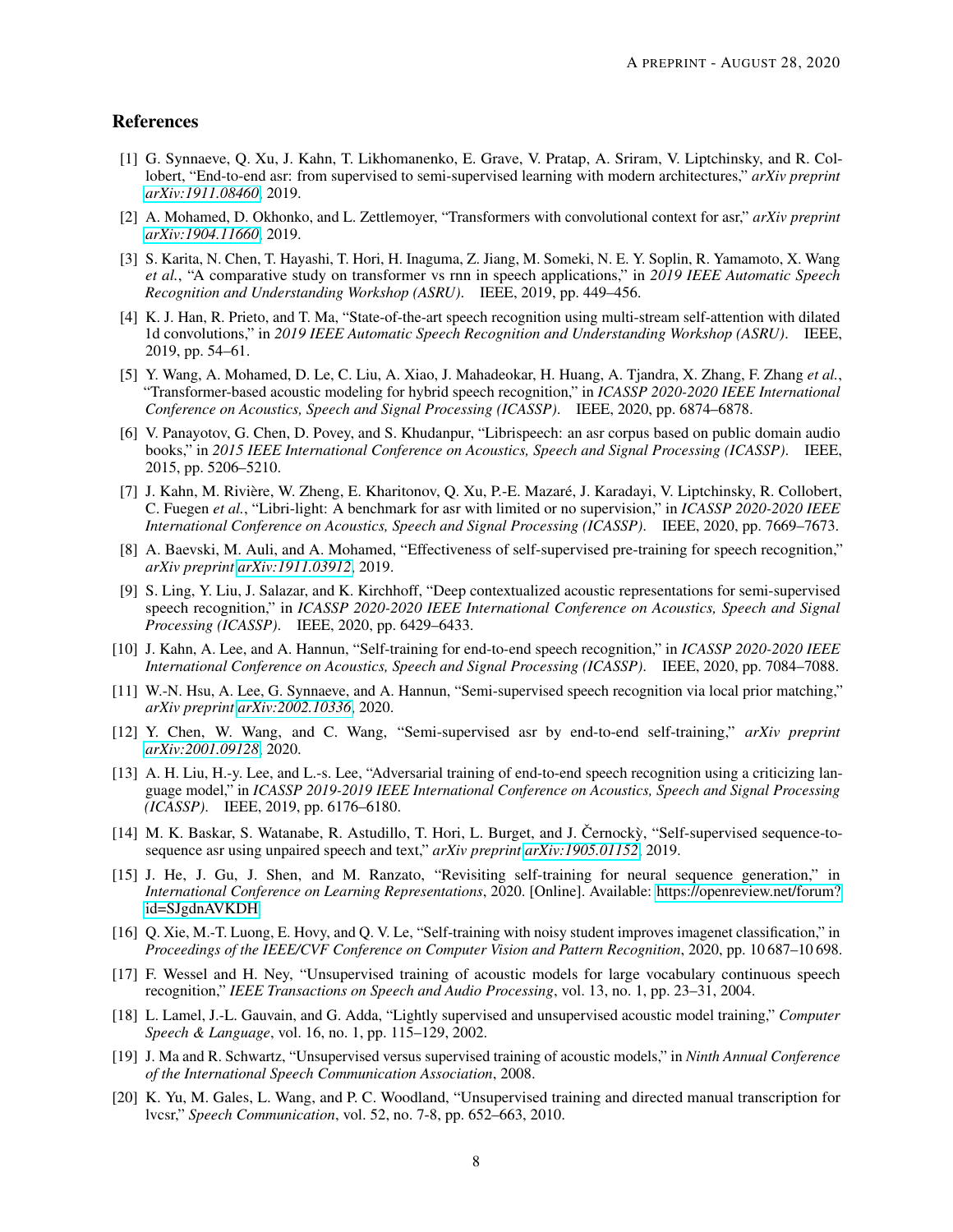- <span id="page-8-0"></span>[21] V. Manohar, D. Povey, and S. Khudanpur, "Semi-supervised maximum mutual information training of deep neural network acoustic models," in *Sixteenth Annual Conference of the International Speech Communication Association*, 2015.
- <span id="page-8-1"></span>[22] H. Liao, E. McDermott, and A. Senior, "Large scale deep neural network acoustic modeling with semi-supervised training data for youtube video transcription," in *2013 IEEE Workshop on Automatic Speech Recognition and Understanding*. IEEE, 2013, pp. 368–373.
- <span id="page-8-2"></span>[23] A. Graves, S. Fernández, F. Gomez, and J. Schmidhuber, "Connectionist temporal classification: labelling unsegmented sequence data with recurrent neural networks," in *Proceedings of the 23rd international conference on Machine learning*, 2006, pp. 369–376.
- <span id="page-8-3"></span>[24] M. Mohri, F. Pereira, and M. Riley, "Weighted finite-state transducers in speech recognition," *Computer Speech & Language*, vol. 16, no. 1, pp. 69–88, 2002.
- <span id="page-8-4"></span>[25] V. Pratap, A. Hannun, Q. Xu, J. Cai, J. Kahn, G. Synnaeve, V. Liptchinsky, and R. Collobert, "wav2letter++: The fastest open-source speech recognition system," *arXiv preprint [arXiv:1812.07625](http://arxiv.org/abs/1812.07625)*, 2018.
- <span id="page-8-5"></span>[26] N. Zeghidour, Q. Xu, V. Liptchinsky, N. Usunier, G. Synnaeve, and R. Collobert, "Fully convolutional speech recognition," *arXiv preprint [arXiv:1812.06864](http://arxiv.org/abs/1812.06864)*, 2018.
- <span id="page-8-6"></span>[27] D. S. Park, W. Chan, Y. Zhang, C.-C. Chiu, B. Zoph, E. D. Cubuk, and Q. V. Le, "Specaugment: A simple data augmentation method for automatic speech recognition," *Proc. Interspeech 2019*, pp. 2613–2617, 2019.
- <span id="page-8-7"></span>[28] "Project gutenberg," *<https://www.gutenberg.org>*.
- <span id="page-8-8"></span>[29] A. Vaswani, N. Shazeer, N. Parmar, J. Uszkoreit, L. Jones, A. N. Gomez, Ł. Kaiser, and I. Polosukhin, "Attention is all you need," in *Advances in neural information processing systems*, 2017, pp. 5998–6008.
- <span id="page-8-9"></span>[30] K. Heafield, "Kenlm: Faster and smaller language model queries," in *Proceedings of the sixth workshop on statistical machine translation*. Association for Computational Linguistics, 2011, pp. 187–197.
- <span id="page-8-10"></span>[31] T. Kudo and J. Richardson, "Sentencepiece: A simple and language independent subword tokenizer and detokenizer for neural text processing," in *Proceedings of the 2018 Conference on Empirical Methods in Natural Language Processing: System Demonstrations*, 2018, pp. 66–71.
- <span id="page-8-11"></span>[32] N. Srivastava, G. Hinton, A. Krizhevsky, I. Sutskever, and R. Salakhutdinov, "Dropout: a simple way to prevent neural networks from overfitting," *The journal of machine learning research*, vol. 15, no. 1, pp. 1929–1958, 2014.
- <span id="page-8-12"></span>[33] A. Fan, E. Grave, and A. Joulin, "Reducing transformer depth on demand with structured dropout," in *International Conference on Learning Representations*, 2020. [Online]. Available:<https://openreview.net/forum?id=SylO2yStDr>
- <span id="page-8-13"></span>[34] J. Duchi, E. Hazan, and Y. Singer, "Adaptive subgradient methods for online learning and stochastic optimization," *Journal of machine learning research*, vol. 12, no. Jul, pp. 2121–2159, 2011.
- <span id="page-8-14"></span>[35] D. S. Park, Y. Zhang, Y. Jia, W. Han, C.-C. Chiu, B. Li, Y. Wu, and Q. V. Le, "Improved noisy student training for automatic speech recognition," *arXiv preprint [arXiv:2005.09629](http://arxiv.org/abs/2005.09629)*, 2020.
- <span id="page-8-15"></span>[36] A. Baevski, H. Zhou, A. Mohamed, and M. Auli, "wav2vec 2.0: A framework for self-supervised learning of speech representations," *arXiv preprint [arXiv:2006.11477](http://arxiv.org/abs/2006.11477)*, 2020.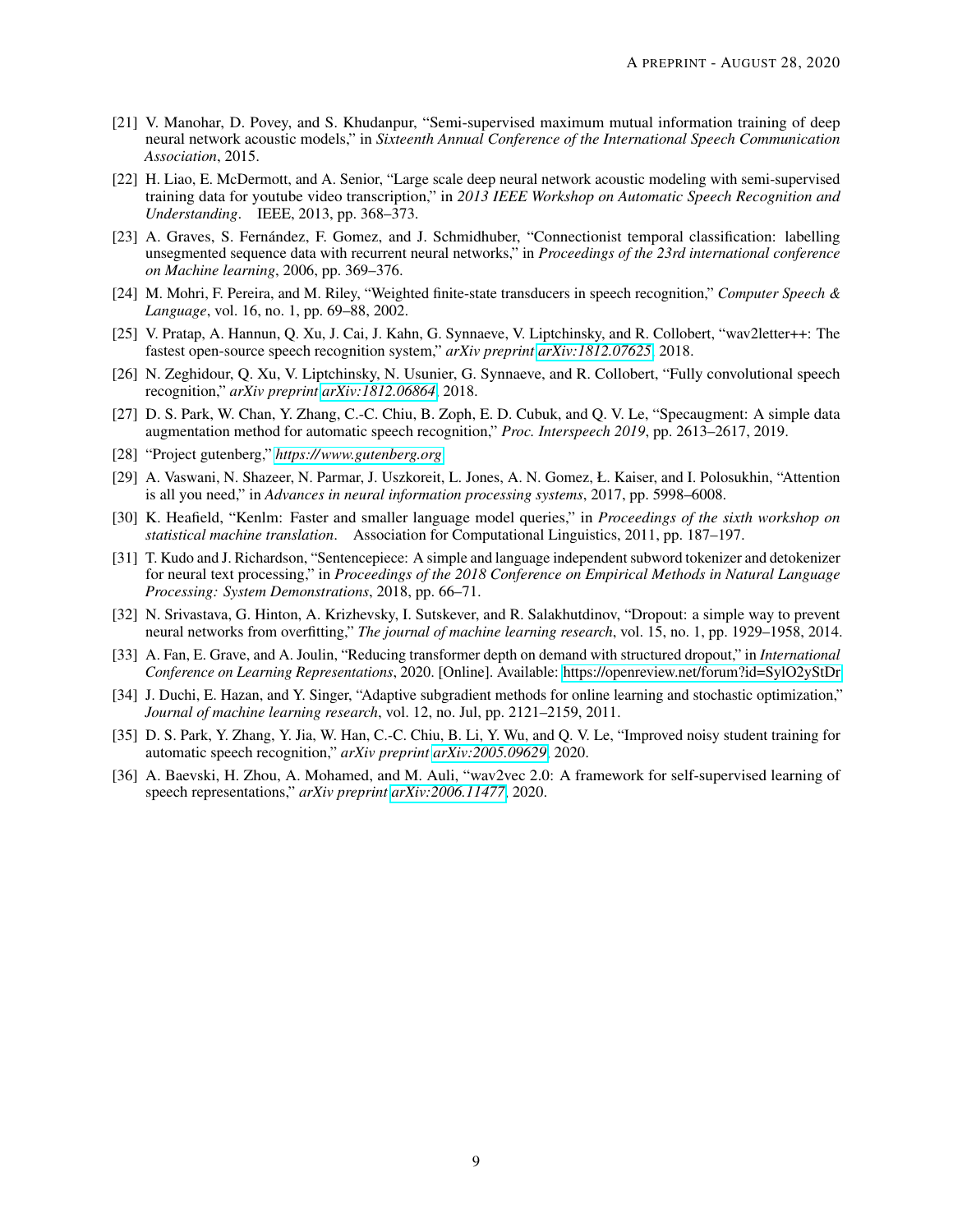# A Learning Curves

#### A.1 Typical IPL curves

We provide training curves for three scenarios with different amount of labeled data. There is an obvious inflection point when IPL starts and unlabeled data is in use. In the first several rounds of IPL, WER decreases dramatically each time when new data and their PLs are generated and consumed. IPL is also able to keep accumulating marginal gains until the end of training. Surprisingly, IPL is able to bootstrap from an immature model, even with about 80% WER. Key to the success here is the LM and lexicon that limits the search space of words.



Figure 4: Typical IPL training curves on dev-other. The labeled training data used in each sub-plot is (left) full LIBRISPEECH, (middle) train-clean-100, (right) LibriLight-10. LIBRISPEECH and LIBRIVOX are used as the unlabeled data. Each epoch may contain different amount of data depending on the subset size selected from unlabeled data.

## A.2 IPL v.s. Training From Scratch

If the AM is trained from scratch each time as the PL evolves, we can see the gain is diminishing. In addition, both training AM from scratch and label the whole 54K hours dataset are time consuming. Ignoring the labeling time and given the same amount of training time for an AM to converge from scratch, IPL can always outperform and reach better WER.



Figure 5: Comparison between IPL and training from scratch with pseudo-labels. Label and unlabeled training data used in these experiments are train-clean-100 and LIBRIVOX plus the rest of LIBRISPEECH, respectively.

#### A.3 IPL v.s. Retraining

We show in Section 1 that fine tuning and training from scratch converge to the same ball park in the early stage of IPL. This experiment is designed to verify if this still holds when the IPL model is converged. As shown in Figure [6,](#page-10-1) if we train a new AM from scratch using the pseudo-labels generated from a fully converged IPL model, it will not outperform the IPL model. Even with beam search decoding, both models can still reach similar results. For the model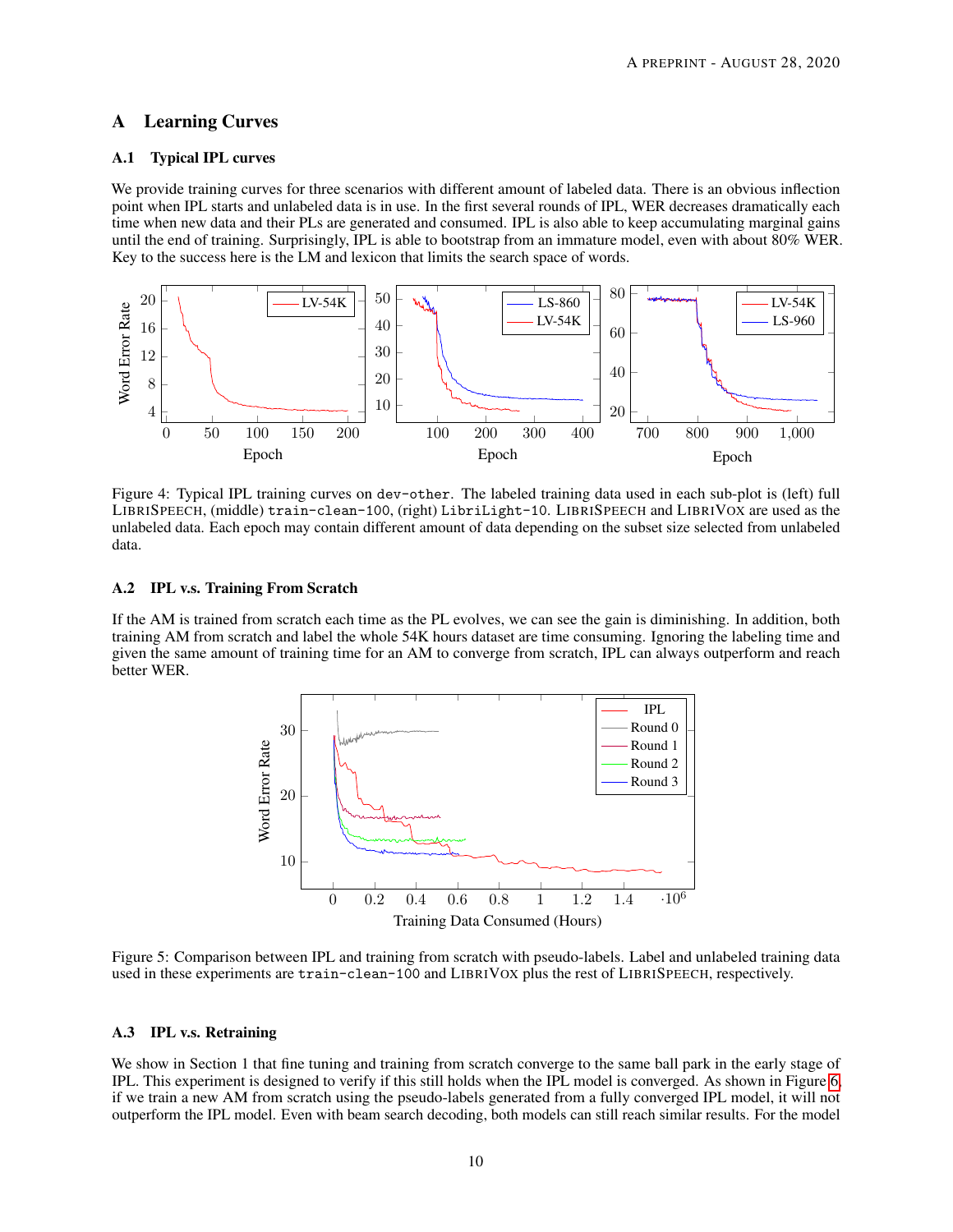trained on train-clean-100, WER are 8.83 and 8.87 for IPL and retraining models, respectively; while for models trained on LibriLight-10, WERs are 25.69 and 25.62.



<span id="page-10-1"></span>Figure 6: Retraining a final model from scratch with the pseudo-labels generated from a fully converged IPL model. Labeled training data used in the subplots are (left) train-clean-100 and (right) LibriLight-10, while the rest of LIBRISPEECH is used as unlabeled data in both.

# B Decoding Parameters

#### B.1 LM weights for different LMs

We conduct grid search over LM weight used in beam-search decoding and rescoring for an IPL model. Specifically, we use a 4-gram LM in the beam-search decoding to generate a beam of candidates and rescore the beam using an NN-LM. The final WER is not sensitive to the LM weight used in the beam-search decoding, which means as long as the LM weight is reasonable (e.g. between 0 to 2) the good candidates can always be preserved in the beam and later selected out by rescoring. This enables us to pay less attention to the beam-search decoder parameter tuning and focus on rescoring.



<span id="page-10-0"></span>Figure 7: WER with different LM weights used in beam-search decoding and rescoring.

#### B.2 LM weights on different dataset

We conduct parameter sweep on both development and training set to see if there is a mismatch between the optimal decoding/rescoring parameters on them. As shown in Figure [8,](#page-11-0) the optimal LM weight is aligned between development and train for both immature and converged model. This shows that the development set can be used as a good proxy of decoder parameter tuning.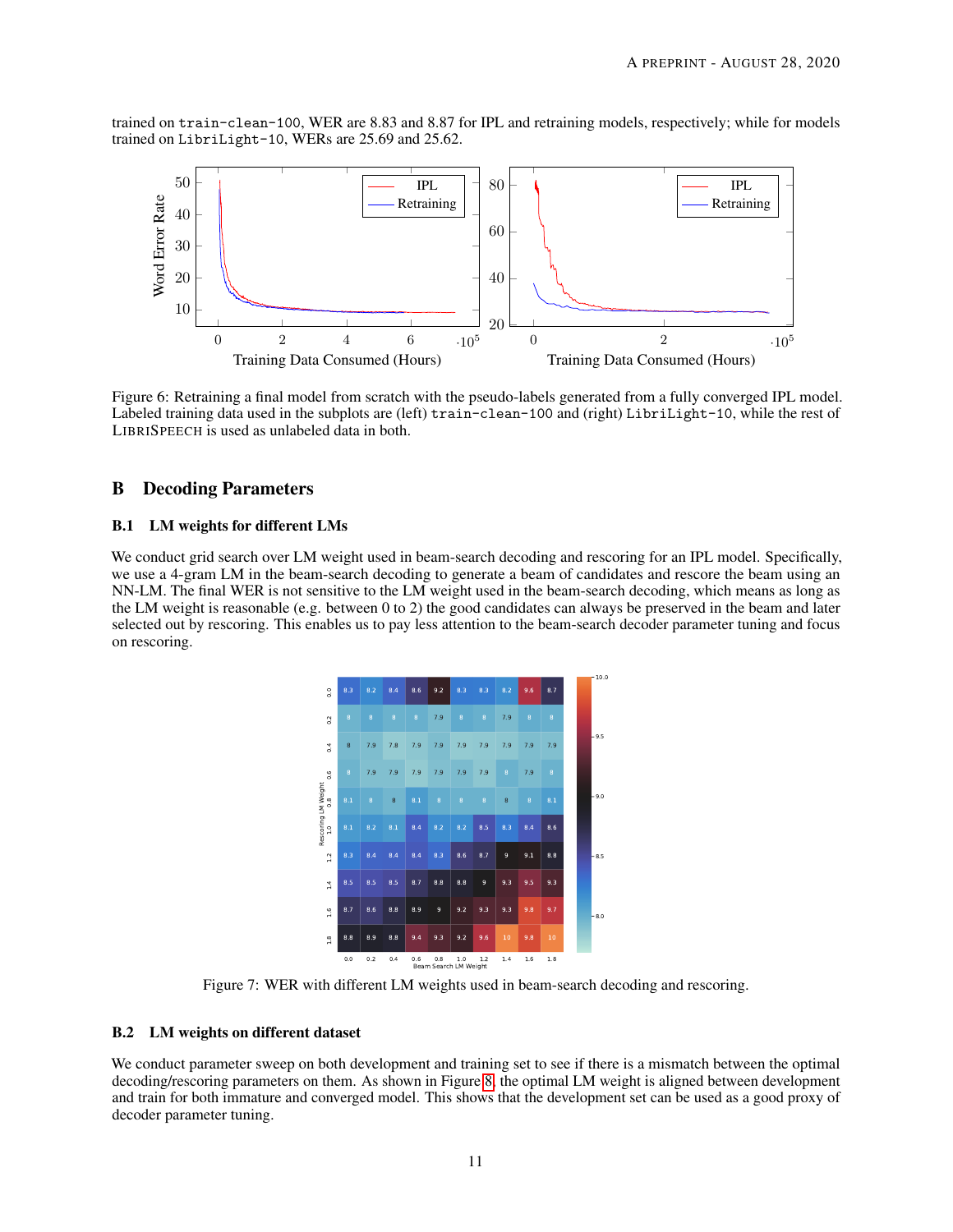

<span id="page-11-0"></span>Figure 8: Comparison of the WER heatmap of rescoring LM weight on development and training set. Left: decoding a checkpoint of an AM that is not fully converged, with (a) WER on dev-other and (b) WER on train-clean-100 and train-other-500. Right: decoding a fully converged AM, with (c) WER on dev-other and (d) WER on train-clean-100 and train-other-500.

# C Comparison With The Latest Methods

In Table [5,](#page-11-1) we mainly compare with two latest works: one with multi-rounds of pseudo-labeling [\[35\]](#page-8-14) and the other with unsupervised pre-training [\[36\]](#page-8-15). Both works achieve better results than us but with different approach. [\[35\]](#page-8-14) uses the same pseudo-labeling, but is equipped with 1) Listen, Attend and Spell (LAS) network as an acoustic model reaching better WER on labeled data only and 2) filtering mechanism on the pseudo-labels. [\[36\]](#page-8-15) learns pre-trained speech features on large scale clean speech dataset and further fine tunes the model on labeled transcriptions only.

<span id="page-11-1"></span>

| Method             | Data (hours)         |                      | LM                                 | Dev WER        |                | <b>Test WER</b> |                |
|--------------------|----------------------|----------------------|------------------------------------|----------------|----------------|-----------------|----------------|
|                    | Labeled              | Unlabeled            |                                    | clean          | other          | clean           | other          |
| Improved T/S [35]  | $LS-100$<br>LS-960   | $LS-860$<br>$LV-54K$ | <b>LSTM</b><br><b>LSTM</b>         | 3.9<br>1.6     | 8.8<br>3.4     | 4.2<br>1.7      | 8.6<br>3.4     |
|                    | $LL-10$              | LS-860               | Transf.                            | 2.9            | 5.7            | 3.2             | 6.1            |
|                    | $LL-10$              | $LV-54K$             | Transf.                            | 2.5            | 5.2            | 2.6             | 5.2            |
| wav2vec $2.0$ [36] | $LS-100$<br>$LS-100$ | $LS-860$<br>$LV-54K$ | Transf.<br>Transf.                 | 2.1<br>2.0     | 4.8<br>4.1     | 2.3<br>2.1      | 5.0<br>4.4     |
|                    | $LS-960$             | $LV-54K$             | Transf.                            | 1.6            | 3.2            | 1.9             | 3.5            |
|                    | $LL-10$              | $LS-960$             | $4\text{-gram} + \text{Transf.}^*$ | 23.84<br>23.51 | 25.70<br>25.48 | 24.58<br>24.37  | 26.44<br>26.02 |
|                    |                      | $LV-54K$             | $4\text{-gram} + \text{Transf.}^*$ | 19.76<br>17.00 | 21.67<br>19.34 | 20.63<br>18.03  | 22.38<br>19.92 |
| Ours, IPL          | $LS-100$             | LS-860               | $4\text{-gram} + \text{Transf.}^*$ | 5.48<br>4.98   | 9.32<br>7.97   | 5.95<br>5.59    | 10.31<br>8.95  |
|                    |                      | $LV-54K$             | $4\text{-gram} + \text{Transf.}^*$ | 4.35<br>3.19   | 7.90<br>6.14   | 5.07<br>3.72    | 8.84<br>7.11   |
|                    | $LS-960$             | $LV-54K$             | $4\text{-gram} + \text{Transf.}^*$ | 2.05<br>1.85   | 4.12<br>3.26   | 2.21<br>2.10    | 4.71<br>4.01   |

Table 5: Comparison of WER with lastest semi-supervised methods on LIBRISPEECH (LS) and LIBRIVOX (LV) data.